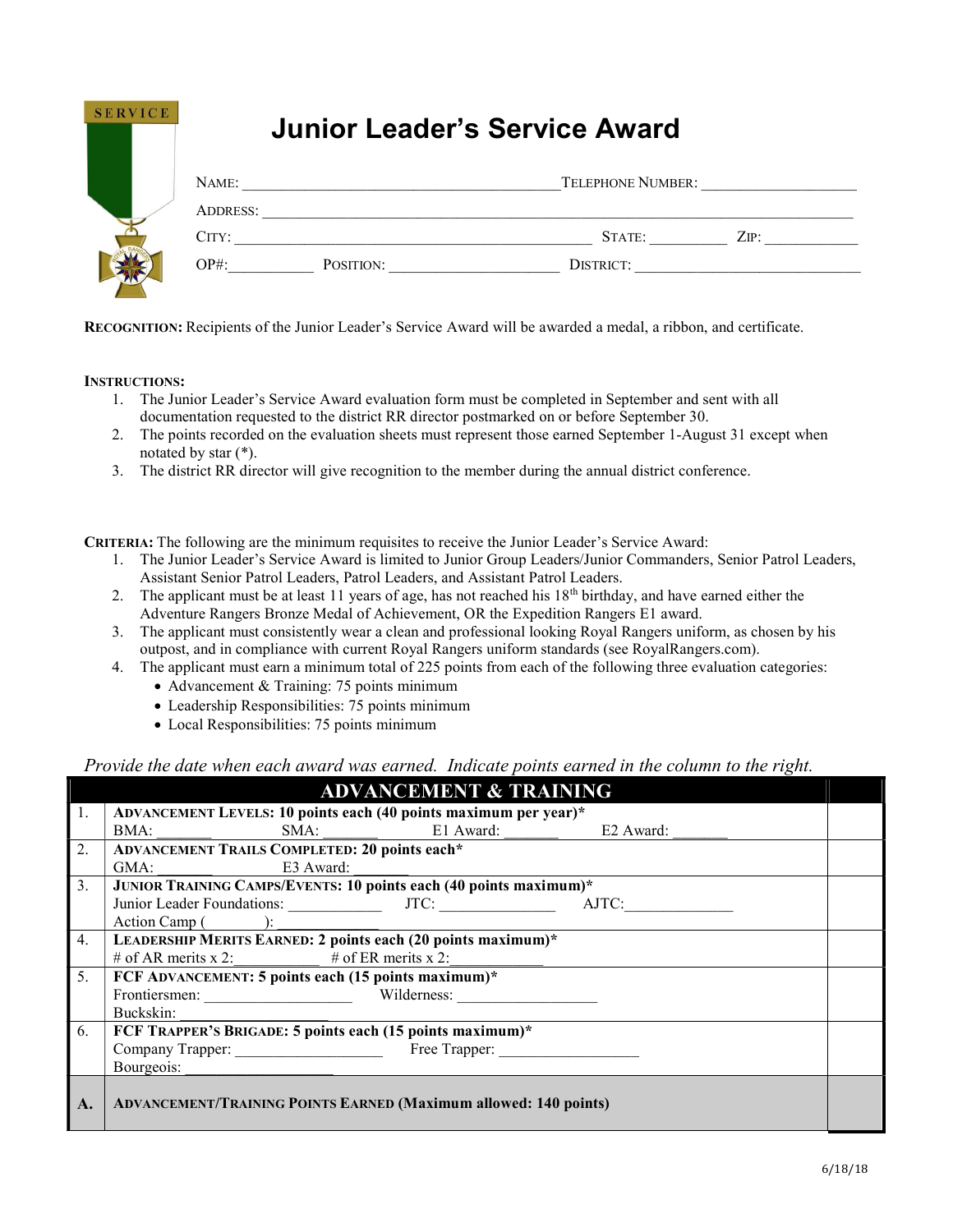|           |                         |                                                                               | <b>LEADERSHIP RESPONSIBILITIES</b>                                                            |  |
|-----------|-------------------------|-------------------------------------------------------------------------------|-----------------------------------------------------------------------------------------------|--|
| 7.        |                         | <b>ATTENDED ANNUAL DISTRICT CAMP/POW-WOW: 10 points - Camp:</b>               |                                                                                               |  |
| 8.        |                         |                                                                               | PARTICIPATION IN DISTRICT/DIVISION/SECTION EVENTS: 5 points each (20 points maximum)          |  |
|           |                         | Event: $\_\_\_\_\_\_\_\_\_\_\_\_\_\_\_\_\_\_\_\_\_\_\_\_\_\_\_\_.\_$          | Date: $\qquad \qquad$                                                                         |  |
|           |                         | Event: Location: Location:                                                    | Date: $\frac{1}{\sqrt{1-\frac{1}{2}}\cdot\frac{1}{2}}$                                        |  |
|           |                         |                                                                               |                                                                                               |  |
|           | Event: $\qquad \qquad$  | Location:                                                                     | Date:                                                                                         |  |
| 9.        |                         |                                                                               | PARTICIPATION IN OUTPOST EVENTS/ACTIVITIES: 5 points each (20 points maximum)                 |  |
|           |                         |                                                                               |                                                                                               |  |
|           |                         |                                                                               |                                                                                               |  |
|           |                         |                                                                               | Date:                                                                                         |  |
|           |                         | Event: Location:                                                              | Date:                                                                                         |  |
| 10.       |                         |                                                                               | SERVED ON JUNIOR TRAINING CAMP OR ACTION CAMP STAFF: 5 points each (20 points maximum)        |  |
|           |                         | Event: Location: Location: Date: Date:                                        |                                                                                               |  |
|           |                         |                                                                               | Date:                                                                                         |  |
|           |                         |                                                                               | Date:                                                                                         |  |
|           | Event:                  | Location:                                                                     | Date:                                                                                         |  |
| 11.       |                         |                                                                               | PARTICIPATION IN NATIONAL/REGIONAL EVENTS: 5 points each (15 points maximum)                  |  |
|           |                         |                                                                               |                                                                                               |  |
|           | Event:                  |                                                                               | Date:                                                                                         |  |
| 12.       |                         | Location:                                                                     | PARTICIPATION IN MISSIONS PROJECT: 10 points each (20 points maximum) (See description below) |  |
|           |                         |                                                                               |                                                                                               |  |
|           |                         | Location:                                                                     | Date:                                                                                         |  |
| 13.       | Project:                | PARTICIPATION IN OUTPOST CEREMONY: 5 points each (15 points maximum)          |                                                                                               |  |
|           |                         |                                                                               | Ceremony: Location: Location: Date: Date:                                                     |  |
|           |                         |                                                                               | Ceremony: Location: Location: Date: Date:                                                     |  |
|           | Ceremony:               | Location:                                                                     | Date:                                                                                         |  |
| 14.       |                         |                                                                               | PARTICIPATION IN OUTPOST SERVICE PROJECT: 5 points each (20 points maximum)                   |  |
|           |                         |                                                                               | Date: $\qquad \qquad$                                                                         |  |
|           |                         | Project: Location: Location: Date: Date:                                      |                                                                                               |  |
|           |                         |                                                                               |                                                                                               |  |
|           | Project:                | $\overline{\phantom{a}}$ Location:                                            | Date:                                                                                         |  |
| 15.       |                         |                                                                               | ATTENDANCE AT NATIONAL ASSEMBLIES OF GOD ACTIVITIES: 10 points each (40 points maximum)       |  |
|           |                         |                                                                               |                                                                                               |  |
|           |                         |                                                                               |                                                                                               |  |
|           |                         | Event: Location:                                                              | Date: $\qquad \qquad$                                                                         |  |
|           | Event:                  | Location: Date:                                                               |                                                                                               |  |
| <b>B.</b> |                         | <b>ACTIVITY POINTS EARNED (Maximum allowed: 180 points)</b>                   |                                                                                               |  |
|           |                         |                                                                               |                                                                                               |  |
|           |                         |                                                                               | <b>LOCAL RESPONSIBILITIES</b>                                                                 |  |
| 16.       |                         | <b>MEMBER OF A CURRENTLY CHARTERED OUTPOST: 5 points - Outpost #:</b>         |                                                                                               |  |
| 17.       |                         | <b>ATTENDANCE AT PATROL STAFF MEETINGS: 2 points each (10 points maximum)</b> |                                                                                               |  |
|           | # of Meetings Attended: |                                                                               |                                                                                               |  |
| 18.       |                         | <b>ATTENDANCE AT OUTPOST MEETINGS: 1/2 point each (25 points maximum)</b>     |                                                                                               |  |
|           | # of Meetings Attended: |                                                                               |                                                                                               |  |
| 19.       |                         | REGULAR ATTENDANCE IN SUNDAY SCHOOL/SMALL GROUP: 10 points                    |                                                                                               |  |
| 20.       |                         | <b>REGULAR ATTENDANCE IN YOUTH MINISTRY: 10 points</b>                        |                                                                                               |  |
| 21.       |                         | <b>DEVOTIONS PRESENTED AT AN EVENT: 2 points each (10 points maximum)</b>     |                                                                                               |  |
|           |                         | Devotion: Location: Location:                                                 | Date: $\_\_$                                                                                  |  |
|           |                         | Devotion: Location: Location:                                                 | Date:                                                                                         |  |
|           |                         | Devotion: Location: Location:                                                 | Date: $\qquad \qquad$                                                                         |  |
|           |                         | Devotion: Location: Location:                                                 | Date: $\qquad \qquad$                                                                         |  |
|           | Devotion:               | Location:                                                                     | Date:                                                                                         |  |